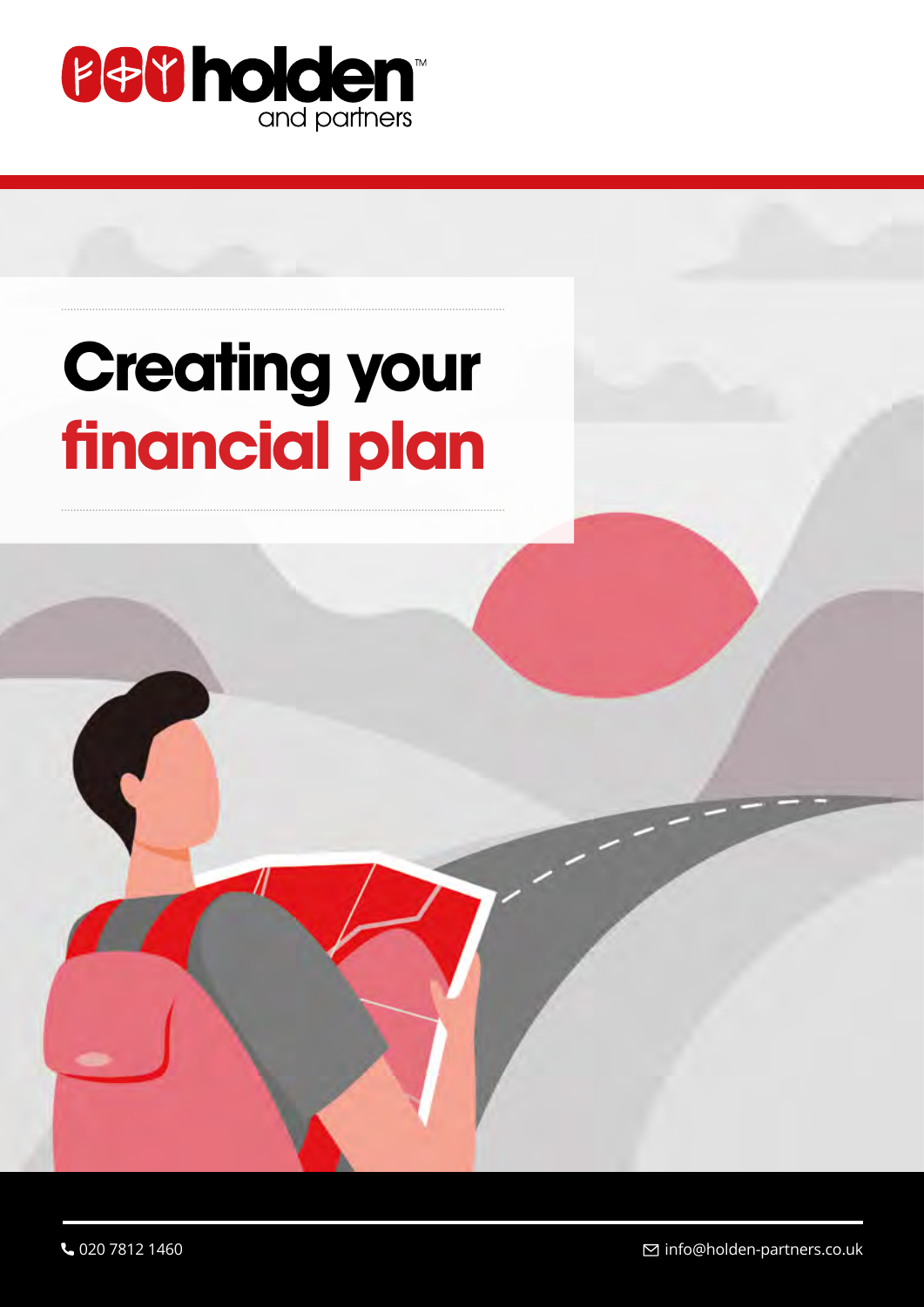

## **Financial planning**

At Holden & Partners, we help our clients to achieve their goals. We know that each person is an individual, with their own unique hopes and aspirations for the future.

We also know that things often change and, from time to time, life can deliver the unexpected. That is why it is crucial to plan in a way that considers the future as well as your immediate needs, and also ensures that you are prepared to deal with the unknowns. This is where cashflow planning can really help.

## **What is cashflow planning?**

A cashflow plan is a projection of your income, assets, and expenditure over your lifetime. It is a personal plan, built around your own timeline and lifetime goals. To build the plan, we also make some assumptions about the future, for example rates of inflation, as well as annual investment returns based around your risk profile.



The cashflow plan will project whether you are on track to meet your life aims and enable you to visualise what your financial future could look like. If a shortfall is projected, we can identify your options as well as the adjustments you could make now, to give you the best chance of achieving a sustainable future. If you are on track to meet your objectives, the plan can be used to identify new opportunities to make the most of your assets and even rethink your goals.

Forming a good financial plan is not a one-off exercise. This is part of an ongoing journey and should have the flexibility to be changed and updated as life moves on and circumstances change. We recommend it is reviewed at least every year to account for changes in your life and to help you remain on target.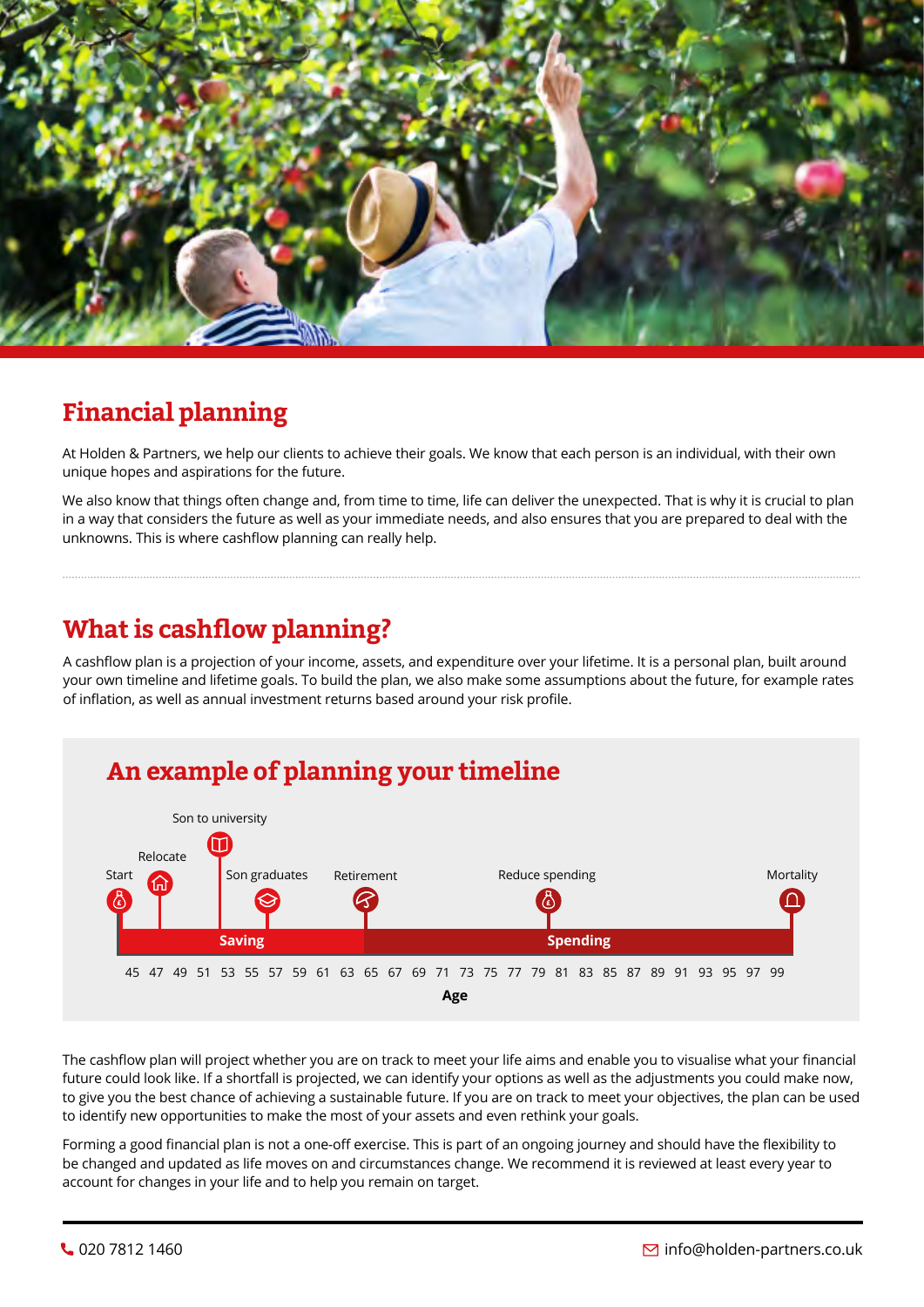## **How could a cashflow plan help you?**

A well-constructed plan can provide you with guidance, reassurance and peace of mind but also act as a 'call to action' on key decisions. It can help you to understand the potential impact of these important choices so they can be made with confidence.

Some common questions we are asked include:



Questions like these can be mapped and tested within your plan, so you can consider and compare different scenarios and be better informed before making big decisions.

The plan centres around your personal journey and needs. As financial planners, it also helps us to identify areas for you which require attention, so we can help you make the most of your future. For example:

- Assessing the potential Inheritance Tax liability on your estate and demonstrating the various solutions which could help you manage this.
- Identifying the impact of tax and other charges on your pensions and how this could affect your longer-term retirement plans.
- Putting together a tax-efficient strategy for saving, as well as spending, throughout the plan.
- Demonstrating and quantifying the impact on your family's standard of living if you were to die or fall ill.
- Ensuring you are taking an appropriate level of risk with your investments. Too much risk could jeopardise your financial security, for example with exposure to a market crash, whilst an overly cautious approach could compromise the ability of your investments to meet your goals.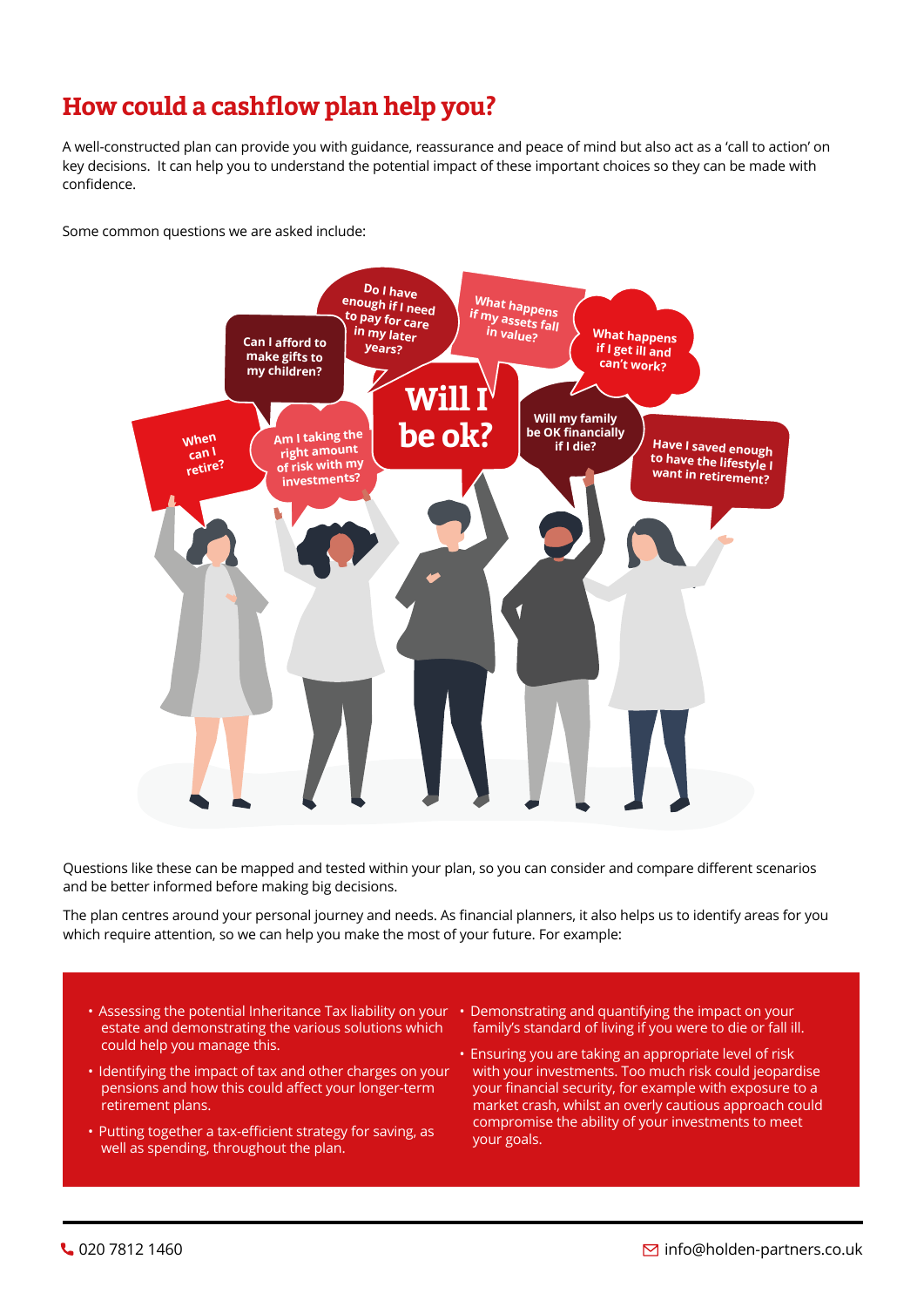#### **Case study**

Alex has enjoyed a successful career and is now starting to think about when to retire, spend more time with family and enjoy a slower pace of life. She plans to stop working in five years but is nervous about being able to manage expenditure when her regular income stops. Alex has saved over her lifetime and built up a portfolio of investments in a pension and other investments.

#### **Alex's timeline**

The first step is to set out a planned timeline for Alex and include all the important events in her life as well as her financial commitments. Alex would like to be able to continue spending the same amount she does now but also treat the family more.



#### **Alex's assets**

The cashflow projection shows how the value of Alex's assets could change over time. This predicts that she will need to access and spend her pensions and investments throughout retirement but that these do not run out. This suggests that Alex has a good chance of being able to meet her goals with some room for flexibility because of her surplus assets.



One year later, Alex is made redundant and considers if it might be possible to retire earlier than planned, so she can pursue other interests and spend more time with the grandchildren. Her financial plan is updated to reflect the changes to her circumstances. The projection now shows that she needs to rely on her assets earlier but that the total income she could produce is still enough to meet her desired expenditure. Alex decides to start retirement early with the peace of mind that she can manage her expenses using her assets.

Although Alex has now retired, the financial plan is still reviewed each year. This is to check that she remains on track and can still meet her desired level of expenditure. There are also some years where she wants to spend more, to help her grandchildren or perhaps take the family away on a big holiday. The updated financial plan shows Alex the possible impact of these larger expenses and if they could be funded.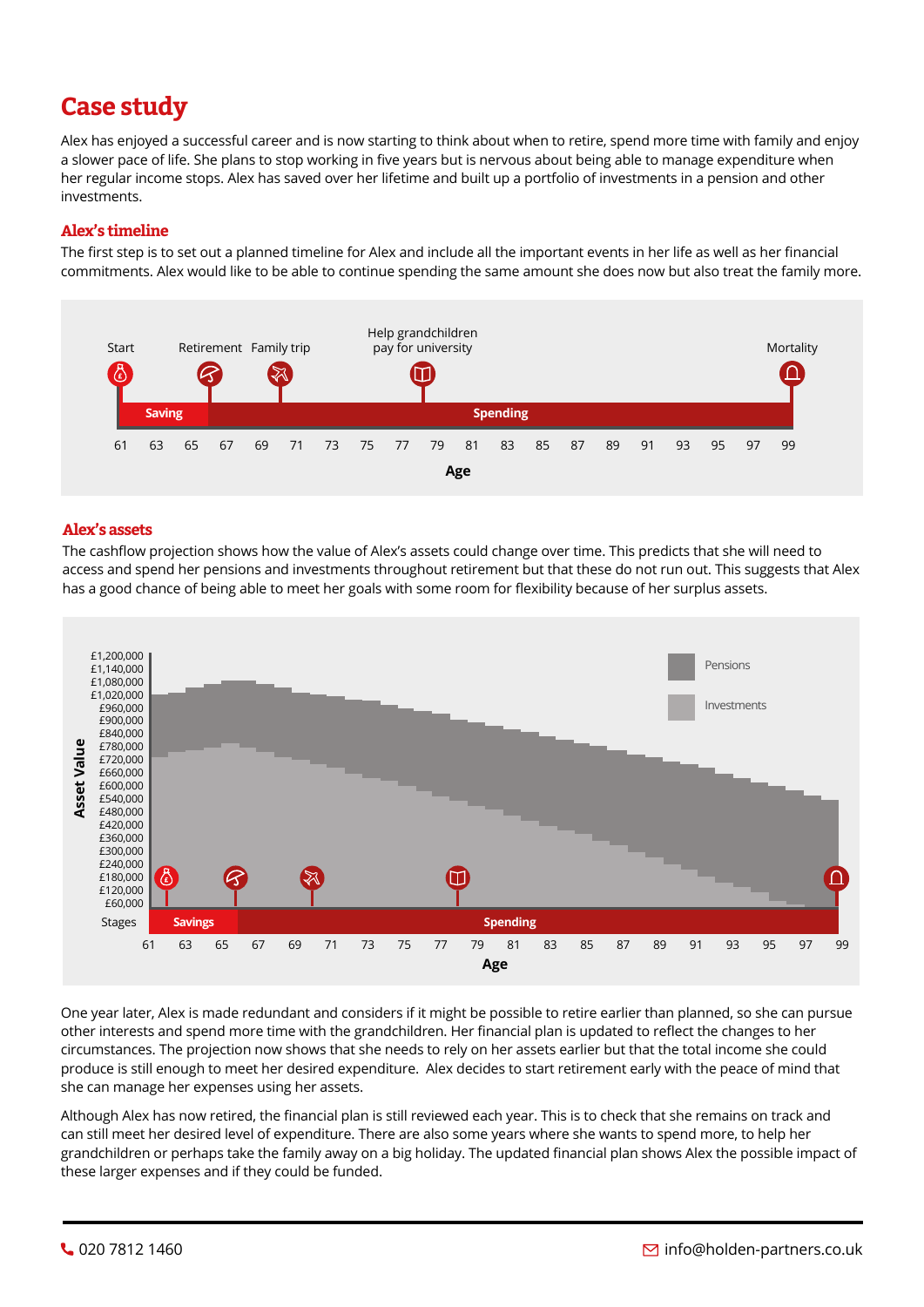

#### **How do I start my own financial plan?**

Please speak to your financial adviser about how a cashflow plan might be able to help you. We will discuss your circumstances in detail and understand what you want to achieve, enabling us to build a personalised financial plan for you.

If you are unsure about the answer to any of the following questions, a cashflow financial plan could be right for you.

- **When can I afford to retire with my desired lifestyle?**
- **How much do I need to save to achieve this?**
- **What level of return do I need to achieve this?**
- **Am I taking too much risk with my investments?**
- **Am I taking enough risk with my investments?**
- **Can I afford a large capital expense such as a home extension, or make gifts to my children?**
- **Can I meet my goals if my investments fall in value?**
- **Will my family be OK if I am unable to work, or if I die prematurely?**

Do get in touch if you would like to find out how Holden & Partners can help you and your family plan a sustainable and inspiring future.